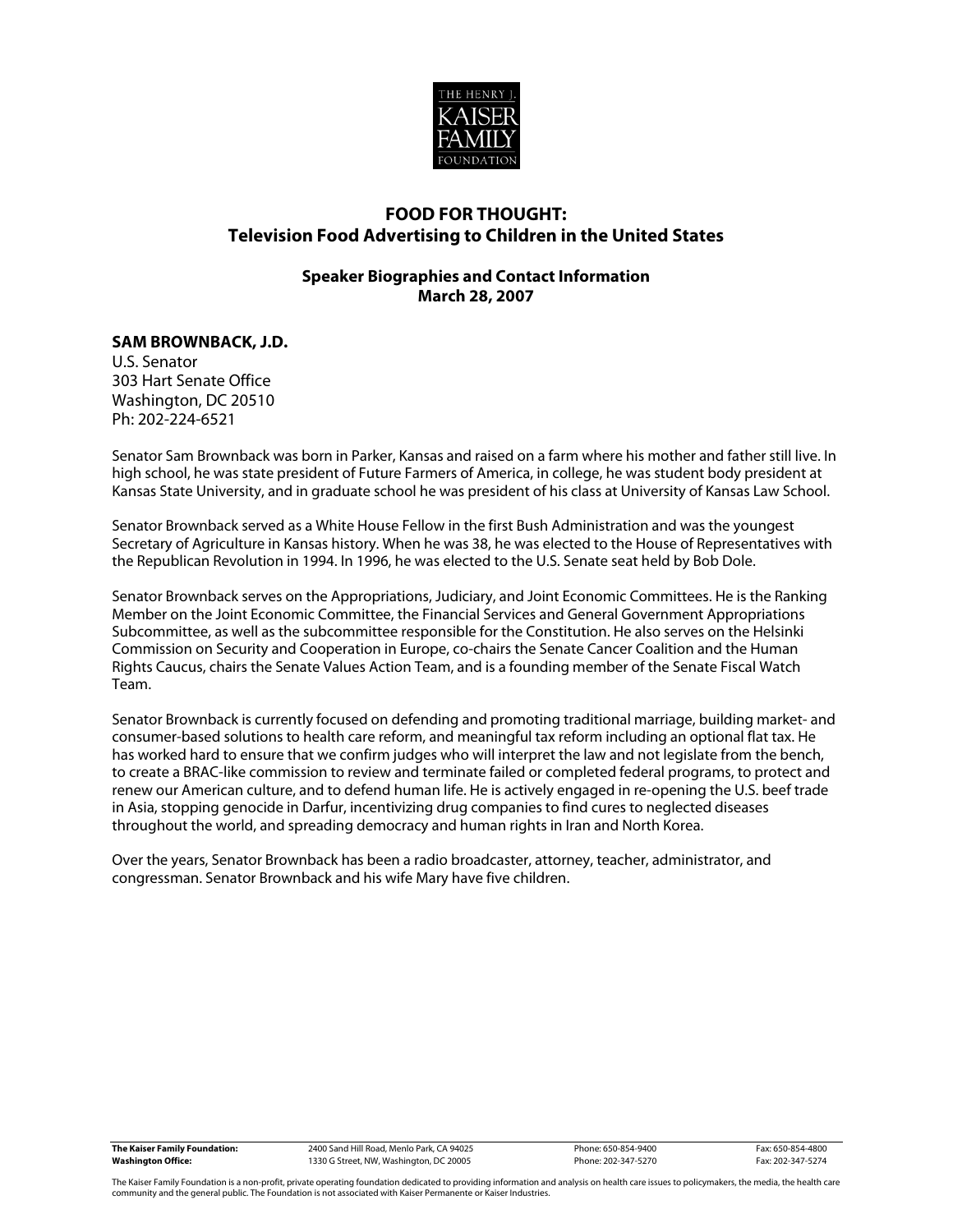#### **WALTER GANTZ, PH.D.**

Professor and Chair, Department of Telecommunications Indiana University 1229 East Seventh Street Bloomington, IN 47405 Ph: 812-855-1621 gantz@indiana.edu

Walter Gantz is Professor and Chair of the Department of Telecommunications at Indiana University. His research interests focus on health communication, media use in everyday life, and the role of mediated sports in contemporary society. Professor Gantz has conducted massive content analyses on newscast coverage of health issues, newscast coverage of cancer (sponsored by the National Cancer Institute), public service announcements (PSAs), and children's advertising content. He also has conducted a number of surveys tapping into the uses and effects of the media. Professor Gantz's research has appeared in the Journal of Communication, Journal of Broadcasting & Electronic Media, Journalism Quarterly, Health Communication, European Journal of Communication, Journal of Applied Communication Research, Journal of Sport and Social Issues, and the Sociology of Sport Journal. He co-edited the book Desert Storm and the Mass Media and has contributed chapters to a number of books about media uses and effects. Professor Gantz received his bachelor's degree from Brooklyn College, a master's degree from the University of Michigan, and his doctorate from Michigan State University. Prior to joining the faculty at Indiana in 1979, he was on the faculty at the State University of New York at Buffalo.

#### **NANCY R. GREEN, PH.D.**

Vice President, Health and Wellness Policy and Nutrition Technology PepsiCo 555 West Monroe Street Chicago, IL 60661 Nancy.green@tropicana.com

Nancy R. Green, Ph.D. is Vice President, Health and Wellness Policy and Nutrition Technology for PepsiCo. She coordinates PepsiCo's cross-divisional nutrition efforts supporting the PepsiCo Health and Wellness program and provides nutrition leadership in Health and Wellness Policy for PepsiCo. Dr. Green joined Tropicana in 1996 as Manager of Nutritional Sciences. In 1998, she became Director of Product Development and Nutritional Sciences and in 2002 she was named Vice President of Nutritional Products. In that role at Tropicana, Dr. Green was responsible for a number of nutritional advances including Pure Premium with Calcium and obtaining the heart health claim for orange juice. In 2004 she was named Vice President, Nutrition Technology for Quaker, Tropicana and Gatorade.

Prior to joining Tropicana, Dr. Green served as the Bruno Professor and Head, Department of Nutrition and Food Science at Auburn University from 1992-1996. Prior to 1996, she was Professor of Nutrition, Florida State University. She received her doctorate in nutrition from the University of Tennessee, Knoxville.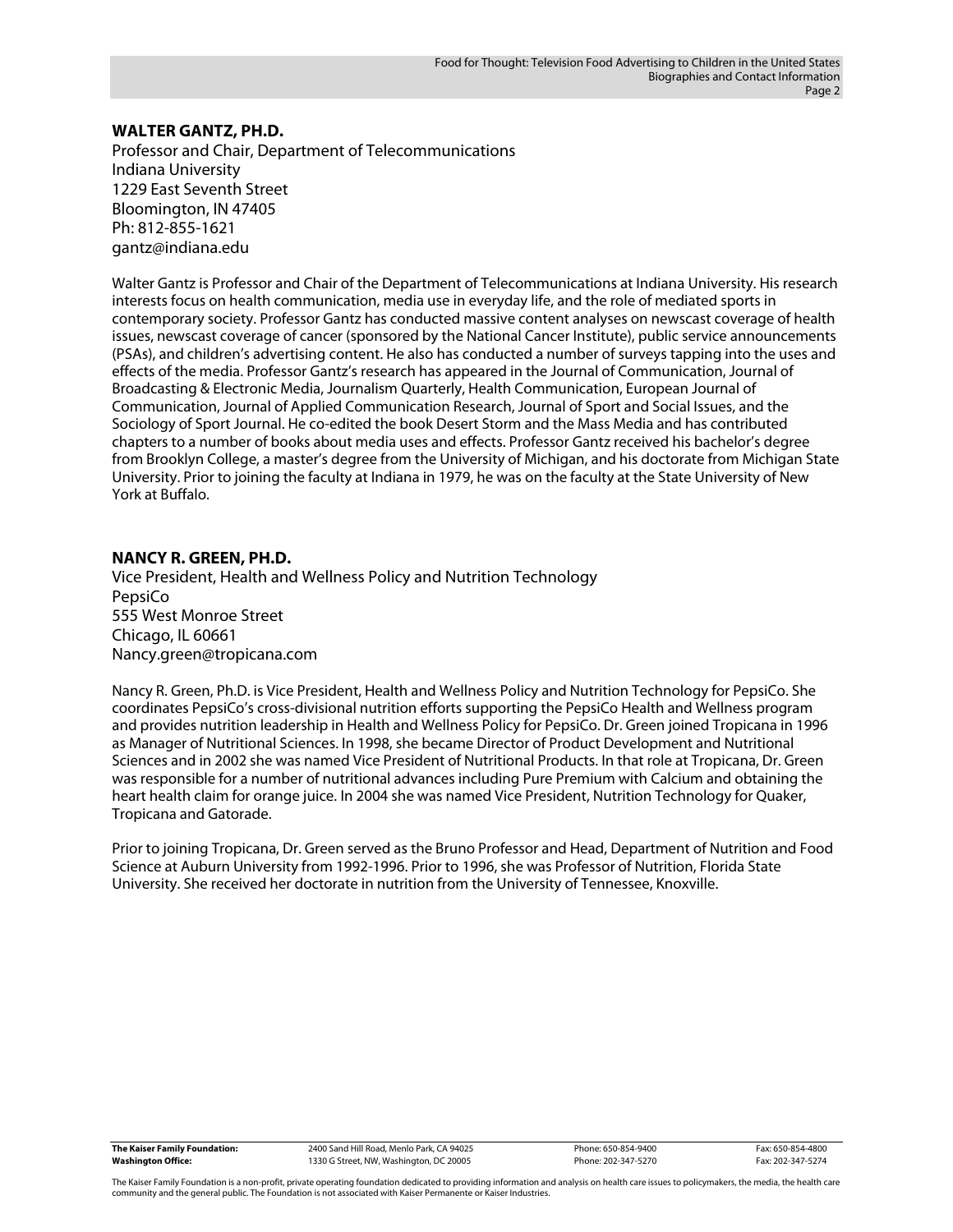## **JACKIE JUDD**

Vice President and Senior Advisor for Communications Kaiser Family Foundation 1330 G Street, NW Washington, DC 20005 Ph: 202-347-5270 jjudd@kff.org

Jackie Judd is Vice President and Senior Advisor for Communications at the Kaiser Family Foundation. She joined the Foundation in 2003 as a Senior Visiting Fellow. Ms. Judd's current responsibilities include program development for the Barbara Jordan Conference Center and Kaiser Network, international journalism training in the coverage of HIV/AIDS and providing strategic communication advice.

Ms. Judd is a former award-wining journalist. She was with ABC News for 16 years as a correspondent for "World News Tonight with Peter Jennings," "Nightline" and "Good Morning America." She also worked at National Public Radio on "Morning Edition" and "All Things Considered" and is a former CBS News Radio correspondent. Her honors include a National Endowment for the Humanities Fellowship in political history at the University of California at Santa Barbara; several Emmy Awards; an Edward R. Murrow Award; the Joan Barone Award; a duPont Award; a commendation from Women in Radio and Television for a series on women's health issues; an Emmy for "Nightline's" coverage of Iraq's invasion of Kuwait; and an Overseas Press Club Citation of Excellence for her piece on the Czechoslovakian secret police. Ms. Judd received a bachelor's degree from American University in 1974.

## **DALE KUNKEL, PH.D.**

Professor of Communication University of Arizona 1103 E. University Tucson, AZ 85721-0025 Ph: 520-307-0698 kunkel@u.arizona.edu

Dale Kunkel, Ph.D. is Professor of Communication at the University of Arizona. Dr. Kunkel has studied children and media issues from several perspectives, including television effects research as well as assessments of media industry content and practices, for more than 20 years. He is a former Congressional Science Fellow, and has testified as an expert witness on children's media issues at numerous hearings before the U.S. Senate, the U.S. House of Representatives, and the Federal Communications Commission. In 2005, Dr. Kunkel served on the National Academy of Sciences panel that issued a major report on the issue of food marketing to children and its contribution to childhood obesity. More recently, Dr. Kunkel has published studies on the topic of food marketing to children in leading scientific journals such as Health Communication and Journal of Nutrition Education and Behavior. He received his doctorate degree from the Annenberg School at the University of Southern California in 1984.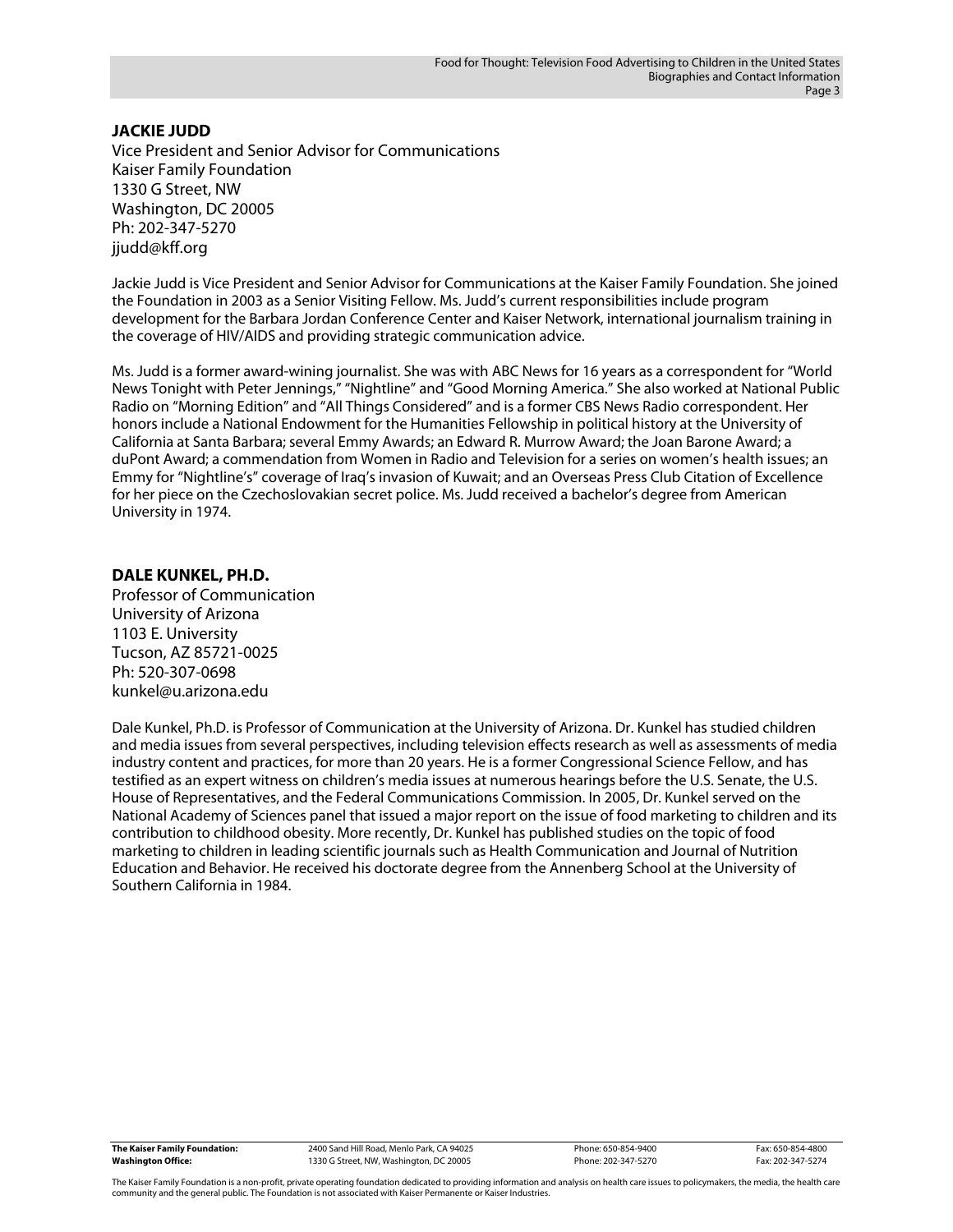## **J. MICHAEL MCGINNIS, M.D., M.P.P.**

Senior Scholar and Chair Committee on Food Marketing and the Diets of Children and Youth Institute of Medicine National Academy of Sciences 500 Fifth Street, NW Washington, DC 20001 Ph: 202-334-3963 mcginnis@nas.edu

J. Michael McGinnis, M.D., M.P.P. is Senior Scholar at the Institute of Medicine (IOM) of the National Academy of Sciences, leading its initiative on evidence-based medicine. From 1999 to 2005, he served as Senior Vice President and founding Director of the Health Group, and as Counselor to the President, at the Robert Wood Johnson Foundation (RWJF). From 1977 to 1995, Dr. McGinnis held continuous appointments as Assistant Surgeon General, Deputy Assistant Secretary for Health, and founding Director, Disease Prevention and Health Promotion, through the Carter, Reagan, Bush and Clinton Administrations. Initiatives created and launched in his various capacities include: the Healthy People process on national health objectives, now in its 3rd decade; the U.S. Preventive Services Task Force (which produces the Guide to Clinical Preventive Services, now in its 3rd edition); the Dietary Guidelines for Americans (with USDA), now in its 6th edition; the RWJF Health & Society Scholars Program; the RWJF Young Epidemiology Scholars Program; and the RWJF Active Living family of programs.

Dr. McGinnis' international service includes appointments as field epidemiologist and State Coordinator for the World Health Organization's smallpox eradication program in Uttar Pradesh, India (1974-5); U.S.-Japan Leadership Fellow (1988-89); U.S. delegate to the World Health Assembly and to the World Food Program; Chair of the World Bank/European Commission Task Force on post-war reconstruction of the health sector in Bosnia (1995-6); and member of various international scientific panels. He is an elected member of the IOM, Fellow of the American College of Epidemiology, and Fellow of the American College of Preventive Medicine. Current and recent Board memberships include: Nemours Foundation Board of Directors; IOM Committee on Children's Food Marketing (Chair); NIH State-of-the-Science Panel on Multivitamins in Chronic Disease Prevention (Chair); Partnership for Prevention; Health Professionals Roundtable on Preventive Services (Chair); and Board of Directors of the United Way of the National Capital Area (Chair, Resource Development). Dr. McGinnis holds degrees in political science, medicine and public policy from Berkeley, UCLA and Harvard.

#### **C. LEE PEELER, J.D.**

President and CEO, National Advertising Review Council Executive Vice President, National Advertising Self-Regulation Council of Better Business Bureaus 70 West 36th Street New York, NY 10018 Ph: 866-334-6272 lpeeler@narc.bbb.org

C. Lee Peeler, Esq. is President and CEO of the National Advertising Review Council (NARC) and Executive Vice President, National Advertising Self-Regulation, Council of Better Business Bureaus (CBBB).

Mr. Peeler joined NARC on Sept. 11, 2006, following a distinguished 33-year career at the Federal Trade Commission (FTC), where he held a number of staff and management positions. From 1985 to 2001, he served as Associate Director of the Division of Advertising Practices. In 2001, he was named Deputy Director, Bureau of Consumer Protection.

In addition to his leadership roles at the FTC, Mr. Peeler led the United States' delegation to the consumer policy committee of the Paris-based Organisation for Economic Co-operation and Development and regularly met with

| The Kaiser Family Foundation: | 2400 Sand Hill Road, Menlo Park, CA 94025 | Phone: 650-854-9400 | Fax: 650-854-4800 |
|-------------------------------|-------------------------------------------|---------------------|-------------------|
| <b>Washington Office:</b>     | 1330 G Street, NW, Washington, DC 20005   | Phone: 202-347-5270 | Fax: 202-347-5274 |